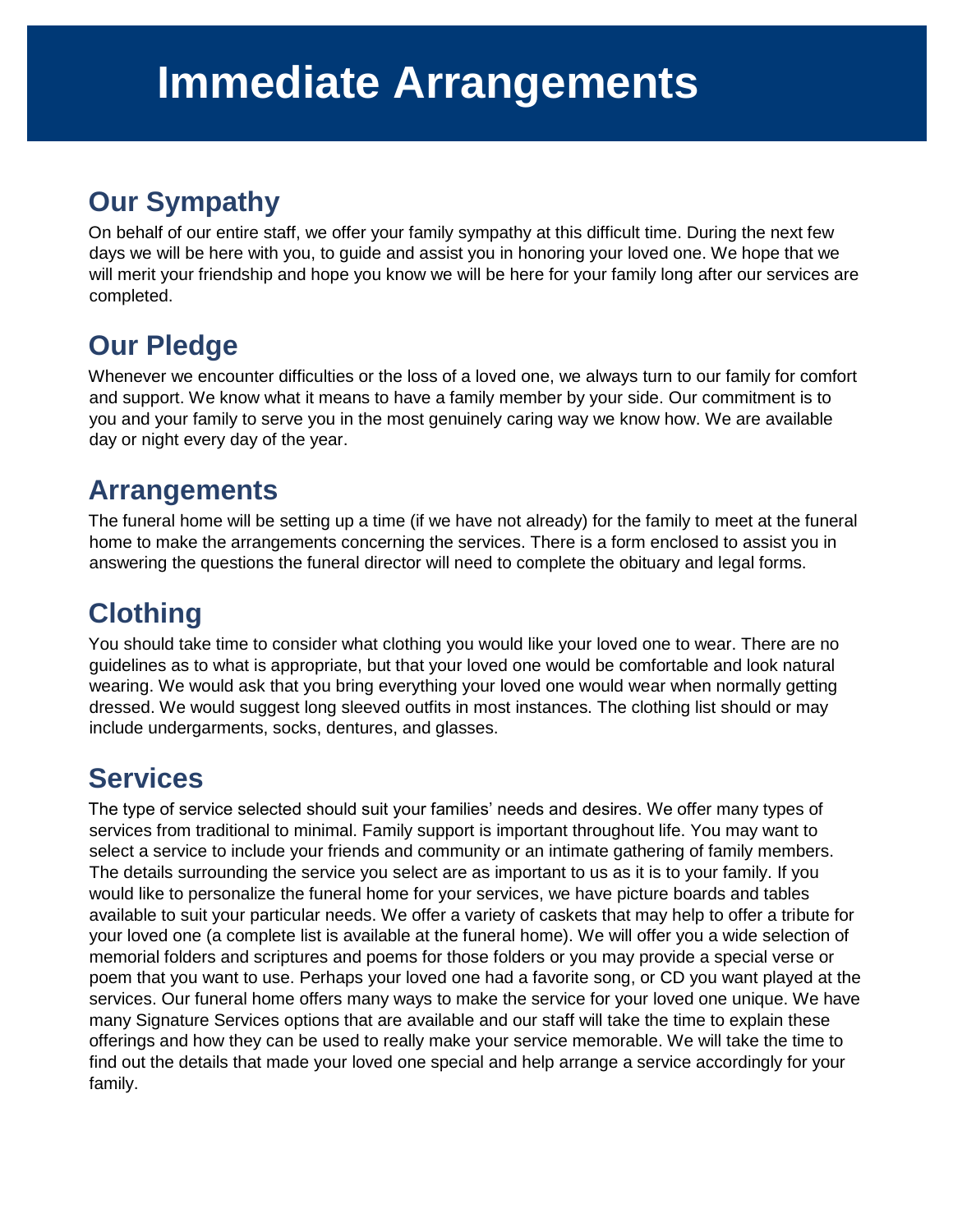# **Military Rites**

The family of an honorably discharged veteran may want to have some type of military honors. The funeral director will take the necessary steps to arrange with local members of the American Legion and/or Veterans of Foreign Wars officers the type of service you select. Many families choose to have graveside military rites. The graveside service would include all or part of the following: the folding and presentation of the American Flag that was draped on the casket, the volley of fire (rifle salute), and the playing of "Taps" either by a bugler or by a recording. Please bring a copy of your loved one's discharge papers (DD214) to enable the funeral director to receive the flag for the services and to allow us to file for any benefits your family may be eligible for.

### **Fraternal Services**

Many fraternal organizations or clubs have types of service they will bestow and perform for your loved one if you so desire. The funeral director will assist you in explaining the types of services your family may request.

# **Social Security**

The funeral director is obligated by law to notify social security of the death of your loved one. The director will explain the benefits if any to the family during the arrangement conference.

#### **To assist you with the questions you should be prepared for, please take a few moments to**

#### **look over the following list before the arrangement conference at the funeral home.**

- o Address of last residence
- o Social Security Number
- o Birth date and place
- o Father's name
- o Mother's name including maiden name
- $\circ$  Spouse's name Maiden name if Wife
- o Marriage date and place
- o Occupation
- o Highest Level of Education
- o Church membership or Religious Affiliation
- o Lodge or Club Memberships
- o Veteran Information (Discharge Papers DD-214)
- o Survivor names and locations
- o Preceded in death by
- o Memorial Contribution Information
- o Pallbearer Names
- o Cemetery Information and/or Deed
- o Personal interests and hobbies
- o Recent Photograph
- o Eyeglasses
- o Jewelry